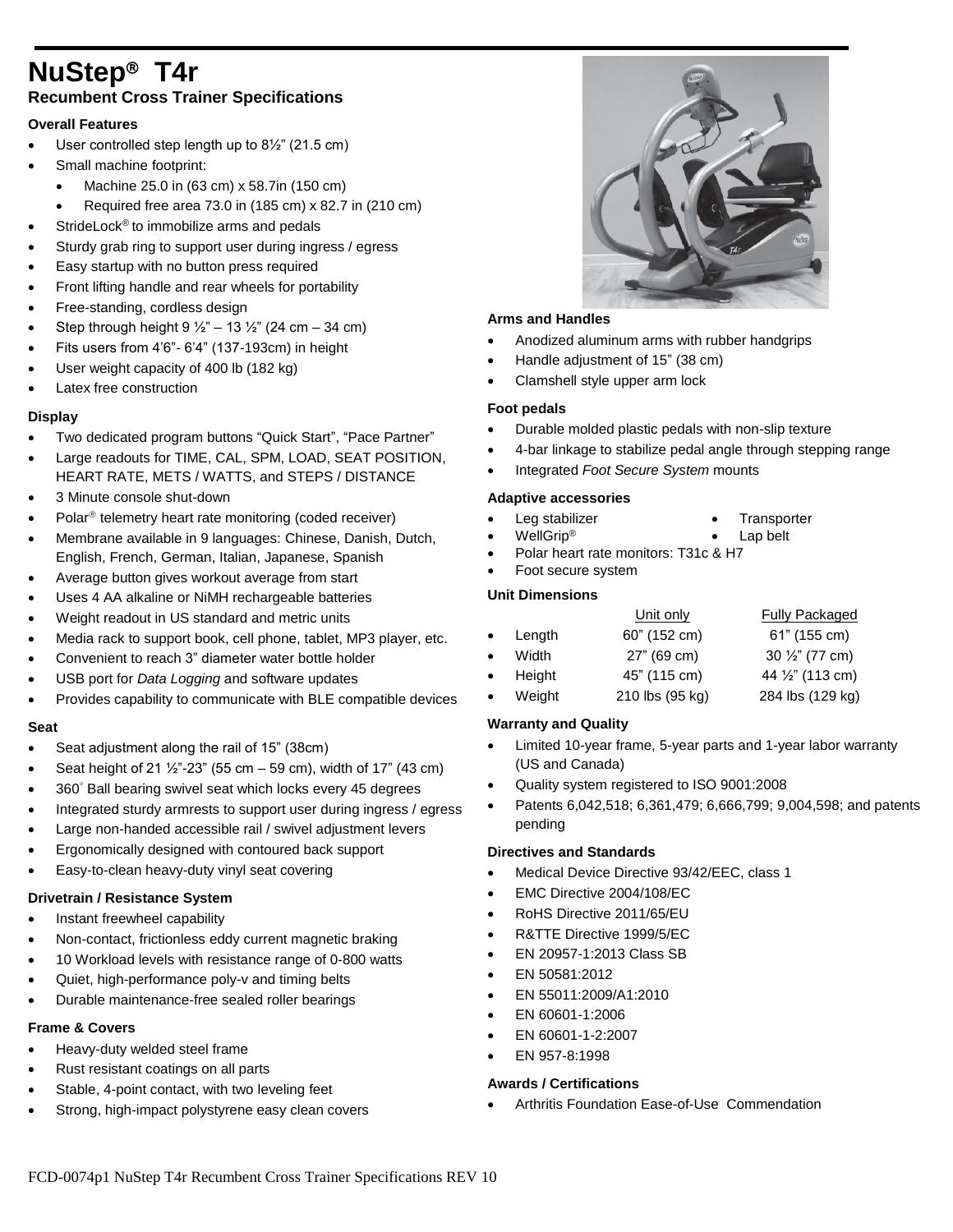# NuStep® T4r Recumbent Cross Trainer Predicted Metabolic Equivalents

### Predicted METs equation as a function of power and weight

T4r METs=(-98.039+(4.533\*wt) + (12.137\*Watts))/(wt\*3.5) (weight in kilograms)

T4r METs=(-98.039+(4.533\*wt\*2.24) + (12.137\*Watts))/(wt\*2.24\*3.5) (weight in pounds)

|         |     | <b>User weight</b> |      |      |      |      |      |      |      |      |      |     |     |     |
|---------|-----|--------------------|------|------|------|------|------|------|------|------|------|-----|-----|-----|
|         | Ibl | 100                | 125  | 150  | 175  | 200  | 225  | 250  | 275  | 300  | 325  | 350 | 375 | 400 |
|         | kg  | 45                 | 57   | 68   | 79   | 91   | 102  | 113  | 125  | 136  | 147  | 159 | 170 | 181 |
| [Watts] | 25  | 2.6                | 2.3  | 2.2  | 2.0  | 1.9  | 1.9  | 1.8  | 1.8  | 1.7  | 1.7  | 1.7 | 1.6 | 1.6 |
|         | 50  | 4.5                | 3.9  | 3.4  | 3.1  | 2.9  | 2.7  | 2.6  | 2.5  | 2.4  | 2.3  | 2.2 | 2.1 | 2.1 |
|         | 75  | 6.4                | 5.4  | 4.7  | 4.2  | 3.9  | 3.6  | 3.3  | 3.2  | 3.0  | 2.9  | 2.8 | 2.7 | 2.6 |
|         | 100 | 8.3                | 6.9  | 6.0  | 5.3  | 4.8  | 4.4  | 4.1  | 3.9  | 3.6  | 3.5  | 3.3 | 3.2 | 3.1 |
|         | 125 | 10.2               | 8.4  | 7.3  | 6.4  | 5.8  | 5.3  | 4.9  | 4.5  | 4.3  | 4.0  | 3.8 | 3.7 | 3.5 |
|         | 150 | 12.1               | 10.0 | 8.5  | 7.5  | 6.7  | 6.1  | 5.6  | 5.2  | 4.9  | 4.6  | 4.4 | 4.2 | 4.0 |
|         | 175 | 14.1               | 11.5 | 9.8  | 8.6  | 7.7  | 7.0  | 6.4  | 5.9  | 5.5  | 5.2  | 4.9 | 4.7 | 4.5 |
|         | 200 | 16.0               | 13.0 | 11.1 | 9.7  | 8.6  | 7.8  | 7.2  | 6.6  | 6.2  | 5.8  | 5.5 | 5.2 | 5.0 |
|         | 225 | 17.9               | 14.6 | 12.4 | 10.8 | 9.6  | 8.7  | 7.9  | 7.3  | 6.8  | 6.4  | 6.0 | 5.7 | 5.4 |
| Power   | 250 |                    | 16.1 | 13.6 | 11.9 | 10.5 | 9.5  | 8.7  | 8.0  | 7.5  | 7.0  | 6.6 | 6.2 | 5.9 |
|         | 275 |                    | 17.6 | 14.9 | 13.0 | 11.5 | 10.4 | 9.5  | 8.7  | 8.1  | 7.6  | 7.1 | 6.7 | 6.4 |
|         | 300 |                    |      | 16.2 | 14.0 | 12.5 | 11.2 | 10.2 | 9.4  | 8.7  | 8.2  | 7.7 | 7.2 | 6.9 |
|         | 325 |                    |      | 17.4 | 15.1 | 13.4 | 12.1 | 11.0 | 10.1 | 9.4  | 8.8  | 8.2 | 7.8 | 7.4 |
|         | 350 |                    |      |      | 16.2 | 14.4 | 12.9 | 11.8 | 10.8 | 10.0 | 9.3  | 8.8 | 8.3 | 7.8 |
|         | 375 |                    |      |      | 17.3 | 15.3 | 13.8 | 12.5 | 11.5 | 10.6 | 9.9  | 9.3 | 8.8 | 8.3 |
|         | 400 |                    |      |      |      | 16.3 | 14.6 | 13.3 | 12.2 | 11.3 | 10.5 | 9.9 | 9.3 | 8.8 |

# **Note:**

All values derived from regression analysis performed by Dr. John Porcari, University of Wisconsin - La Crosse, La Crosse WI 54601, January 2013.

*This information is proprietary and is intended only for single distribution from NuStep Inc. It may not be reproduced or transmitted in any form or by any means, electronic or mechanical, for any purpose without the written permission of NuStep Inc.* 

Effective 03/01/2013 with software Rev 100.050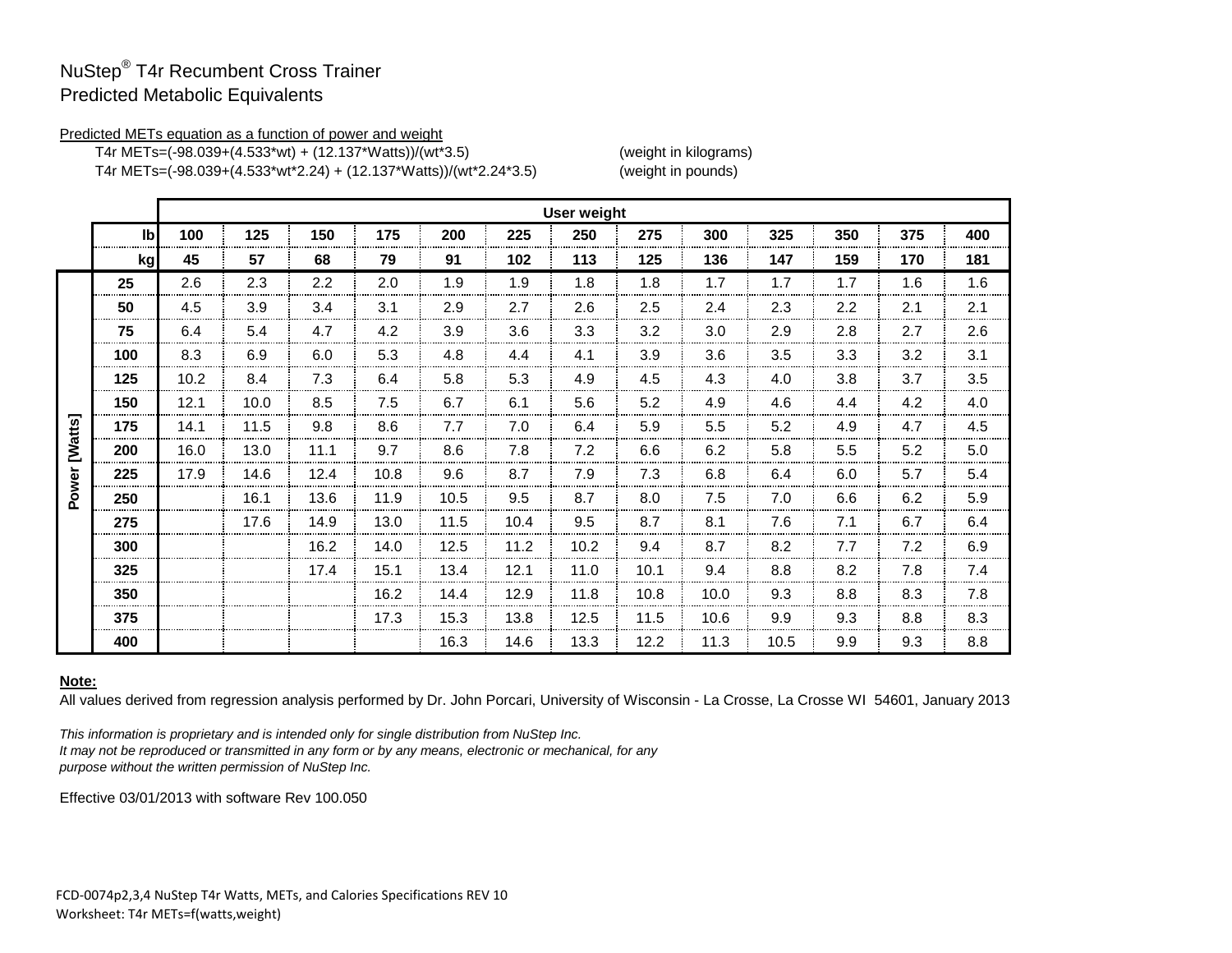# NuStep® T4r Recumbent Cross Trainer Predicted Caloric Expenditure per Minute

#### Predicted caloric expenditure equation as a function of power and weight

T4r Kcal/min=(-0.490+(0.023\*wt) + (0.061\*Watts)) (weight in kilograms) T4r Kcal/min=(-0.490+(0.023\*wt\*2.24) + (0.061\*Watts)) (weight in pounds)

|                       |                     | <b>User weight</b> |      |      |      |      |      |      |      |      |      |      |      |      |
|-----------------------|---------------------|--------------------|------|------|------|------|------|------|------|------|------|------|------|------|
|                       | I <sub>b</sub>      | 100                | 125  | 150  | 175  | 200  | 225  | 250  | 275  | 300  | 325  | 350  | 375  | 400  |
|                       | kg                  | 45                 | 57   | 68   | 79   | 91   | 102  | 113  | 125  | 136  | 147  | 159  | 170  | 181  |
|                       | 1                   | 0.8                | 1.0  | 1.2  | 1.4  | 1.6  | 1.8  | 2.0  | 2.2  | 2.4  | 2.6  | 2.8  | 3.0  | 3.2  |
|                       | $\mathbf{2}$        | 1.6                | 2.0  | 2.4  | 2.8  | 3.2  | 3.6  | 4.0  | 4.4  | 4.8  | 5.2  | 5.6  | 6.0  | 6.4  |
|                       | 3                   | 2.4                | 3.0  | 3.6  | 4.2  | 4.8  | 5.4  | 6.0  | 6.5  | 7.1  | 7.7  | 8.3  | 8.9  | 9.5  |
|                       | 4                   | 3.2                | 4.0  | 4.8  | 5.6  | 6.4  | 7.1  | 7.9  | 8.7  | 9.5  | 10.3 | 11.1 | 11.9 | 12.7 |
|                       | 5                   | 4.0                | 5.0  | 6.0  | 6.9  | 7.9  | 8.9  | 9.9  | 10.9 | 11.9 | 12.9 | 13.9 | 14.9 | 15.9 |
| (METs)<br>Equivalents | 6                   | 4.8                | 6.0  | 7.1  | 8.3  | 9.5  | 10.7 | 11.9 | 13.1 | 14.3 | 15.5 | 16.7 | 17.9 | 19.1 |
|                       | 7                   | 5.6                | 6.9  | 8.3  | 9.7  | 11.1 | 12.5 | 13.9 | 15.3 | 16.7 | 18.1 | 19.4 | 20.8 | 22.2 |
|                       | 8                   | 6.4                | 7.9  | 9.5  | 11.1 | 12.7 | 14.3 | 15.9 | 17.5 | 19.1 | 20.6 | 22.2 | 23.8 | 25.4 |
|                       | 9<br>-------------- | 7.1                | 8.9  | 10.7 | 12.5 | 14.3 | 16.1 | 17.9 | 19.6 | 21.4 | 23.2 | 25.0 | 26.8 | 28.6 |
|                       | 10                  | 7.9                | 9.9  | 11.9 | 13.9 | 15.9 | 17.9 | 19.8 | 21.8 | 23.8 | 25.8 | 27.8 | 29.8 | 31.8 |
|                       | 11                  | 8.7                | 10.9 | 13.1 | 15.3 | 17.5 | 19.6 | 21.8 | 24.0 | 26.2 | 28.4 | 30.6 | 32.7 | 34.9 |
|                       | 12                  | 9.5                | 11.9 | 14.3 | 16.7 | 19.1 | 21.4 | 23.8 | 26.2 | 28.6 | 31.0 | 33.3 | 35.7 | 38.1 |
| Metabolic             | 13                  | 10.3               | 12.9 | 15.5 | 18.1 | 20.6 | 23.2 | 25.8 | 28.4 | 31.0 | 33.5 | 36.1 | 38.7 | 41.3 |
|                       | 14                  | 11.1               | 13.9 | 16.7 | 19.4 | 22.2 | 25.0 | 27.8 | 30.6 | 33.3 | 36.1 | 38.9 | 41.7 | 44.5 |
|                       | 15                  | 11.9               | 14.9 | 17.9 | 20.8 | 23.8 | 26.8 | 29.8 | 32.7 | 35.7 | 38.7 | 41.7 | 44.7 | 47.6 |
|                       | 16                  | 12.7               | 15.9 | 19.1 | 22.2 | 25.4 | 28.6 | 31.8 | 34.9 | 38.1 | 41.3 | 44.5 | 47.6 | 50.8 |
|                       | 17                  | 13.5               | 16.9 | 20.2 | 23.6 | 27.0 | 30.4 | 33.7 | 37.1 | 40.5 | 43.9 | 47.2 | 50.6 | 54.0 |
|                       | 18                  | 14.3               | 17.9 | 21.4 | 25.0 | 28.6 | 32.1 | 35.7 | 39.3 | 42.9 | 46.4 | 50.0 | 53.6 | 57.2 |

# **Note:**

All values derived from regression analysis performed by Dr. John Porcari, University of Wisconsin - La Crosse, La Crosse WI 54601, January 2013.

*This information is proprietary and is intended only for single distribution from NuStep Inc. It may not be reproduced or transmitted in any form or by any means, electronic or mechanical, for any purpose without the written permission of NuStep Inc.* 

Effective 03/01/2013 with software Rev 100.050

FCD-0074p2,3,4 NuStep T4r Watts, METs, and Calories Specifications REV 10 Worksheet: T4r Cal per Min=f(METs,weight)